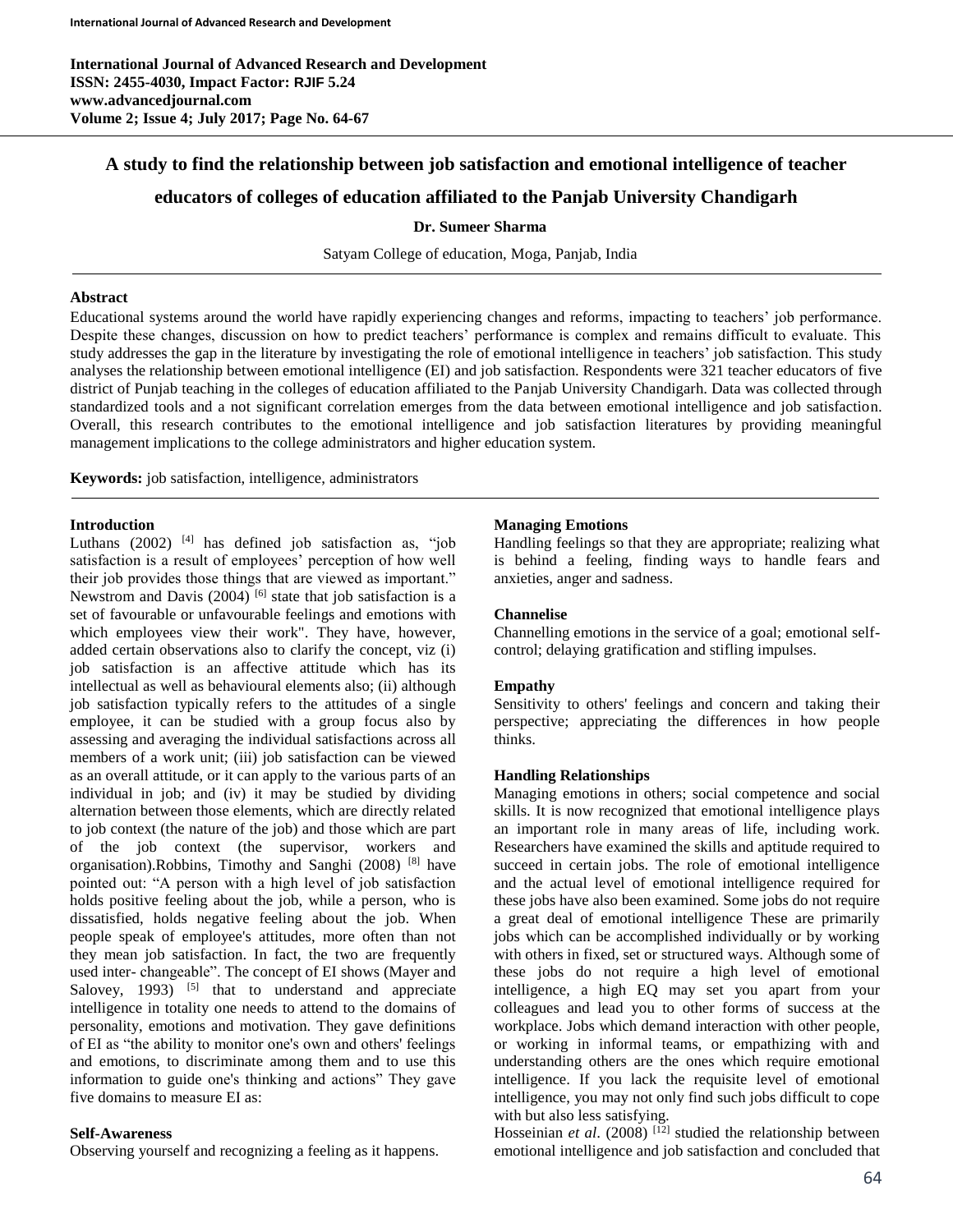there is no significant difference between any of Bar-On's components of emotional intelligence and job satisfaction which was measured using the Job Description Index. They also came to the conclusion that intrapersonal skills and stress management in Bar-On's questionnaire have no significant relationship with job satisfaction. Casper  $(2007)$ <sup>[12]</sup> came to the conclusion that there is no significant relationship<br>between managers' emotional intelligence and age,  $emotional$  intelligence and age, education, organizational post, and career roles. On the other hand, there was no significant relationship between emotional intelligence and job satisfaction. The contributions of emotional intelligence to job satisfaction can be easily explained bearing in mind that emotional intelligence components according to Hyde, Pethe and Dhar (2002)<sup>[3]</sup> include: self-awareness, empathy, self-motivation, emotional stability, managing relations, integrity, self-development, value orientation, commitment and altruistic behaviours that are highly germane to job satisfaction and success. Indeed, intrapersonal and interpersonal skills, ability to regulate ones feeling and solve problems are fundamental to achieving satisfaction and success in a place of work. Additionally, persons with high emotional intelligence can appraise and control their emotions and that of others. Bar-On (1997)<sup>[1]</sup> sampled 314 participants from a variety of occupations and found that measures of emotional intelligence predicted a slightly significant relationship between total emotional intelligence scores and satisfaction. Platsidou (2010) [7] found a positive relationship between emotional intelligence and job satisfaction and special education teachers Salim, *et.al*.  $(2012)$  <sup>[9]</sup> conducted a study on the role of emotional intelligence and job satisfaction among school teachers using 1200 primary and secondary school teachers. The result of the study showed a significant positive relationship between emotional intelligence and job satisfaction. Seyyed Hossein Mousavi, Saeed Yarmohammadi, Ayoub Bani Nosrat, Zabiholah Tarasi  $(2012)$ <sup>[11]</sup> The purpose of the present research was to study the relationship between emotional intelligence as well as its five components and job satisfaction of physical education teachers. The research was descriptive-correlational and the population of the research consisted of all the physical education teachers of Zanjan Province in the period 2008-2009. The results showed that there is a significant positive relationship between emotional intelligence and job satisfaction It seems that job satisfaction of teachers can be increased by training and improving their emotional intelligence along with providing facilities and satisfying their needs. Nahid Naderi Anari (2012)<sup>[10]</sup>. The results of the study indicate that there is a positive significant relationship between emotional intelligence and job satisfaction, between emotional intelligence and organizational commitment, and between job satisfaction and organizational commitment. It is also found there is no significant difference among high‐school English teachers of different genders and ages concerning their job satisfaction and organizational commitment Binahati Waruwu (2015) <sup>[2]</sup> finding out the significant correlation between teachers' perceptions about principal's emotional intelegence and job satisfaction of teachers, teachers' perceptions about principal's emotional intelegence and organizational climate and job satisfaction of teachers of State Senior High School in Gunungsitoli Nias. There is significant correlation between

teachers' perceptions about principal's emotional intelegence and job satisfaction of teachers, with correlation coefficient was 0.6482. There is significant correlation between the teachers' perception about principal's emotional intelegence and organizational climate simultanly and job satisfaction of teachers of State Senior High School in Gunungsitoli Nias, with correlation coefficient was 0.7570.

#### **Significance of the Study**

The study focused on identifying the phenomena related to emotional intelligence and job satisfaction among teacher educators of education institutions. It helps to establish social relationships and managing emotions in others and satisfaction of job. The teachers who have high emotional intelligence communicates with constructive goal in mind and controls his or her emotions carefully more than reacting to situation on the basis of impulse generated by emotion generated event. This may help the private educational institutions to initiate some change in work environment so as to increase the level of emotional intelligence among the teachers at work place and perception of how well their job provides those things that are viewed as important for job satisfaction.

# **Objective of the Study**

To study the relationship between Job satisfaction and emotional intelligence of teacher educators of colleges of education affiliated to the Panjab University Chandigarh.

#### **Hypothesis of the Study**

There will be no significant relationship between Job satisfaction and emotional intelligence of teacher educators of colleges of education affiliated to the Panjab University Chandigarh.

# **Methodology**

# **Sample**

The present study was conducted on a stratified random sample of 321 teacher educators of five district of Punjab teaching in the colleges of education affiliated to the Panjab University Chandigarh.

# **Tools**

#### **Emotional Intelligence Scale (Hyde, Pathe and Dhar, 2000) [3] .**

The 34 items thus chosen were administered on 200 subjects. The data was then tabulated and item total correlations were calculated. Items having correlation less than the value of .25  $(p < .01)$  were dropped. The value is taken from Fisher (1950) table of correlation coefficients and their levels of significance. The final form of the scale constituted 34 items. The reliability of the scale was determined by calculating reliability coefficient on a sample of 200 subjects. The splithalf reliability co-efficient was found to be 0.88. Besides face validity, the scale has high content validity. It is evident from the assessment of judges/experts that items of the scale are directly related to the concept of Emotional Intelligence. In order to find out the validity from the co-efficient of reliability (Garrett, 1981), the reliability index was calculated, which indicated high validity on account of being 0.23.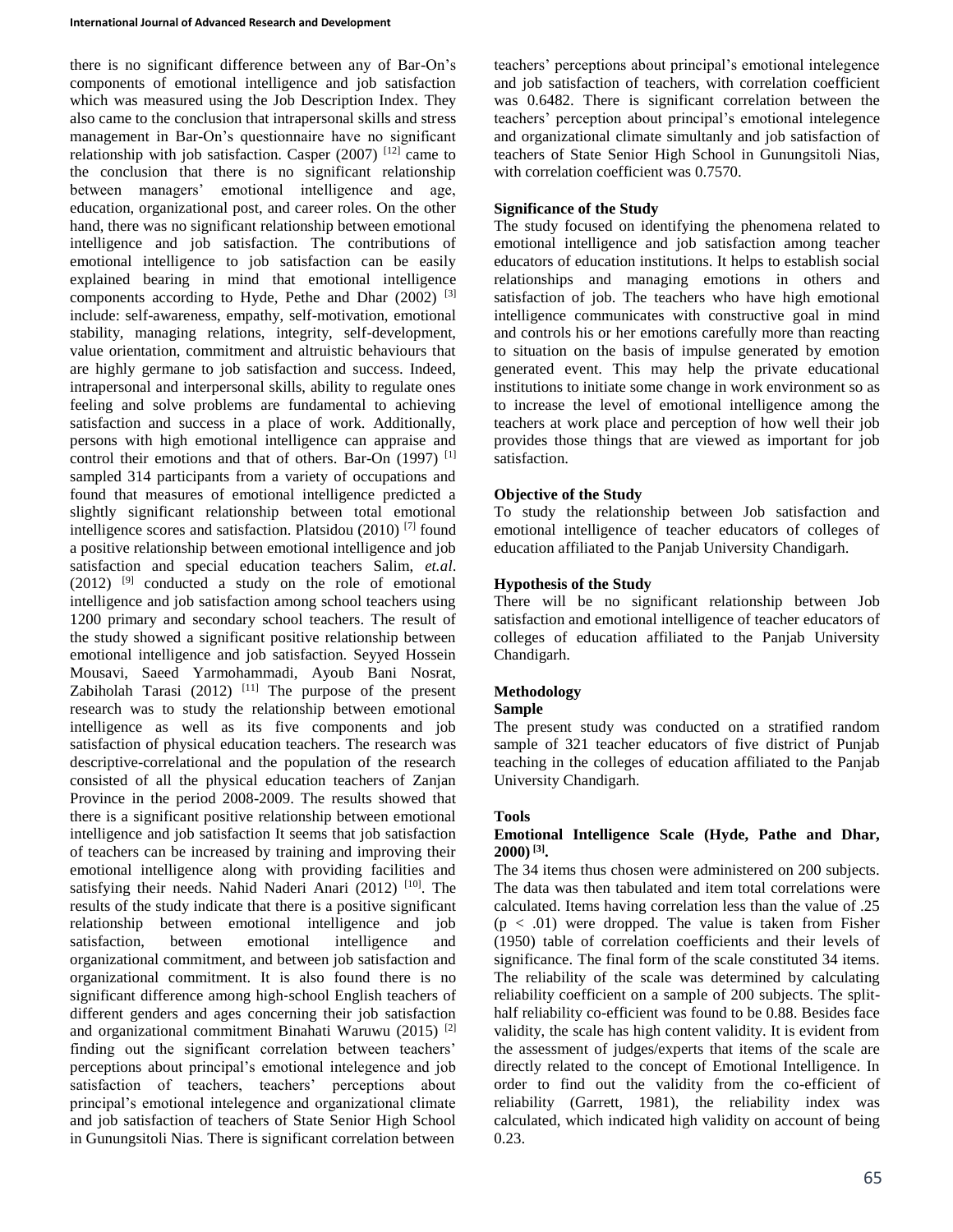#### **Job Satisfaction Scale (Bishy, 1996)**

There were in all 25 items in the scale. Each item in this scale was provided with five alternatives. Strongly agree, agree, undecided, disagree and strongly disagree. The minimummaximum score range was 25 to 125. The scale consisted 12 positive items reflecting higher degree of job satisfaction. The 13 negative items were reflected the lower degree of job satisfaction hence the order of weightage to the alternative response was reverse in ascending order. The split-half reliability of the scale, applying the Spearmen – Brown prophecy formula was found to be .67 ( $N = 100$ ) with an "index of reliability of .82. The test-retest reliability of the scale was also calculated. It was .75 ( $N = 60$ ), with an index of reliability of .86. The face validity of the measures was fairly high. The content validity was ensured as the items of the scale has been 100% agreement amongst judges regarding their relevance to teacher's job satisfaction. It was found to be 0.77.

#### **Statistical Techniques Used Coefficient Of Correlation Operational Definition of the Term Used Emotional Intelligence**

It is the measures of factors such as self-awareness, empathy, self-motivation, emotional stability, managing relations, integrity, self-development, value orientation, commitment and altruistic behaviour. Its measurement are the scores on Emotional Intelligence Scale by Hyde, Pathe and Dhar (2000) [3] .

#### **Job Satisfaction**

It measures the job dimensions such as freedom of work, participation in co-curricular activities, facilities available, opportunity of professional growth, relationship with head nd other colleagues, salary and other benefits and social prestige of the job. Its measurement are the scores on the Job Satisfaction Scale by Bishy (1996).

# **Teacher Educators**

The phrase refers to those teachers, who are employed as teacher educators in Colleges of Education affiliated to the P.U. University, Chandigarh.

# **Result and Discussion**

**Table 1:** Coefficient of correlation in Job satisfaction and Emotional intelligence

| Variable 1       | Variable 2                |       | Correlation Significant Level |
|------------------|---------------------------|-------|-------------------------------|
| Job satisfaction | Emotional<br>intelligence | 0.012 | Not significant               |

The analysis showed that there is no significant relationship between Emotional intelligence and Job satisfaction the obtained correlation .012 was found to be insignificant. This reflects that, in our sample, Emotional intelligence does not directly lead to Job satisfaction. Results from above table shows the teachers would not compromise with their core values while imparting the quality knowledge. It was also concluded that teachers had more awareness about the feelings and emotions of students and self, which is good for an effective pedagogy in private educational institution. The high level of EI among teachers indicated that they had the ability to identify, assess and control the emotions of self, peers and students in their teaching institution which not much help them to satisfy with their job on the other hand they more satisfy with high pay, professional growth, promotions etc. Teachers who are satisfied with the job, utilize their knowledge, skills for their own benefit and for the benefit of other faculty members and the learners, create good and healthy working conditions and stimulating type of work culture, believe in recognition and responsibilities, connect himself/herself whole heartedly to the institution, work for the promotion of values and dignity and prestige of the institution. Moreover higher pay and promotional avenues and specific rewarding task environment help the teacher to perform his duties in a more promising and obligatory way is more dominating than aspect of emotional intelligence like SELF AWARENESS, MANAGING EMOTIONS, Channelling emotions in the service of a goal; emotional selfcontrol; delaying gratification and stifling impulses. So the above discussion shows Emotional intelligence and Job satisfaction not significant relate to each other in case of teacher educators in Colleges of Education affiliated to the P.U. University, Chandigarh.

# **Findings and Conclusion**

A insignificant correlation is obtained between Job satisfaction and emotional intelligence of teacher educator of colleges of education affiliated to the Panjab University Chandigarh.

There will be no significant relationship between Job satisfaction and emotional intelligence of teacher educators of colleges of education affiliated to the Panjab University Chandigarh is accepted

The study also found a insignificant relationship between emotional intelligence and job satisfaction among teacher educators of colleges of education. This result is consistent with previous research outcomes (Hosseinian *et al.* (2008)  $[12]$ , V. Casper (2007)  $[12]$ . This is not surprising because job pressure occurs when workers perceive an imbalance between their work demands and their capability to meet these demands. It is a harmful physical and emotional response to conflicts between job demands on employee and the amount of control such employee has over meeting these demands., job stress can lead to a variety of negative outcomes, including emotional exhaustion, feeling of depersonalization and a sense of failure with one's personal accomplishment among teacher educators and job satisfaction need many other aspect than development of emotional intelligence in this study.

# **Implications of the Study**

This study revealed that emotional intelligence not significantly predicted job satisfaction of teacher educators. Evidence in the literature revealed that job dissatisfaction among teachers leads to absenteeism from schools, lack of commitment, turnover intensions, aggressive behaviour towards colleagues and learners and psychological withdrawal from work among teachers which are detrimental to educational transformation. Thus, it is important for school administrators, educational and counselling psychologists to use appropriate psychological interventions to enhance emotional intelligence among teacher educators. Teacher educators would acquire some abilities and skills that would